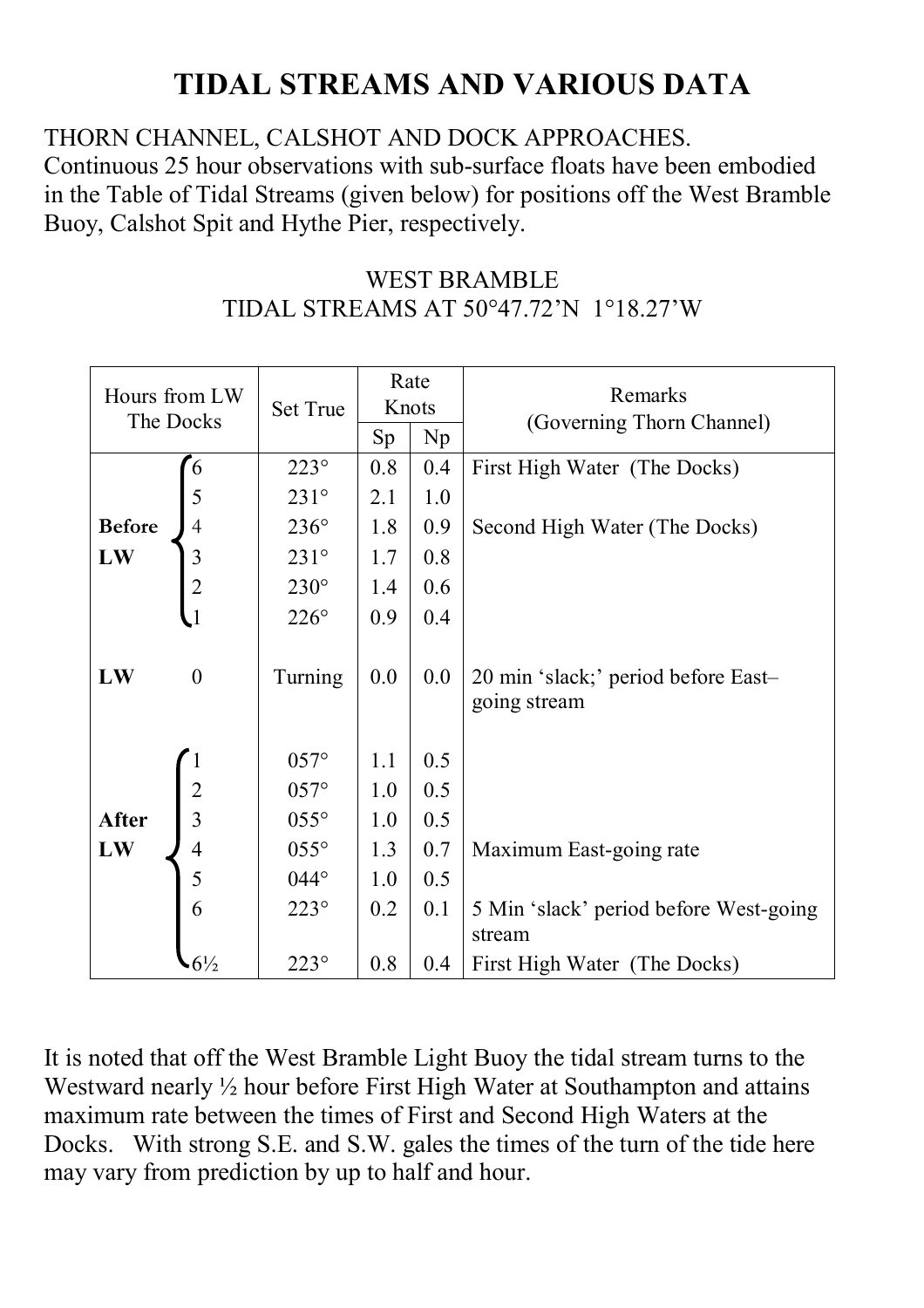## CALSHOT SPIT LIGHT FLOAT TIDAL STREAMS AT 50°48.44'N 1°17.59'W

The values entered in the Neap column have been checked by observations over a limited period only, but should not be in serious error. The Spring values are from observations taken over a continuous period of over twenty five hours.

| Hours from LW<br>The Docks |                | <b>Set True</b> | Rate<br>Knots<br>Sp | Np  | Remarks<br>(Governing Thorn Channel)                               |
|----------------------------|----------------|-----------------|---------------------|-----|--------------------------------------------------------------------|
|                            | 6              | $330^\circ$     | 0.2                 | 0.2 | Stream making and turning anti-<br>clockwise to S.W.               |
|                            | 5              | $225^\circ$     | 1.2                 | 0.6 |                                                                    |
| <b>Before</b>              | $\overline{4}$ | $230^\circ$     | 1.0                 | 0.5 |                                                                    |
|                            | $\overline{3}$ |                 |                     |     |                                                                    |
| LW                         |                | $215^\circ$     | 1.3                 | 0.6 | Stream <i>increasing</i> and turning <i>anti</i> -<br>clockwise    |
|                            | $\overline{2}$ | $195^\circ$     | 2.0                 | 1.0 |                                                                    |
|                            | $1\frac{1}{2}$ | $180^\circ$     | 2.4                 | 1.2 | Stream at peak of maximum rating<br>setting 180°                   |
|                            | $\mathbf{1}$   | $170^\circ$     | 0.3                 | 0.3 | Stream turning anti-clockwise through<br>East                      |
| LW                         | $\overline{0}$ | $050^\circ$     | 0.4                 | 0.3 | Minimum rate $-$ no slack                                          |
|                            | $\mathbf 1$    | $020^\circ$     | 1.8                 | 0.9 | Maximum rate $- N.N.E.$                                            |
|                            | $\overline{c}$ | $040^\circ$     | 0.9                 | 0.5 | Young Flood period                                                 |
| <b>After</b>               | $\overline{3}$ | $075^\circ$     | 0.3                 | 0.2 | Stream turning clockwise through East                              |
| LW                         | $\overline{4}$ | $055^\circ$     | 0.5                 | 0.3 | to 095° $3\frac{1}{2}$ hrs after LW                                |
|                            | 5              | $015^\circ$     | 1.4                 | 0.7 | Maximum rate between Young Flood<br>and 1 <sup>st</sup> High Water |
|                            | 6              | $015^\circ$     | 0.4                 | 0.2 | Stream commencing to turn to S.W.<br>through North                 |